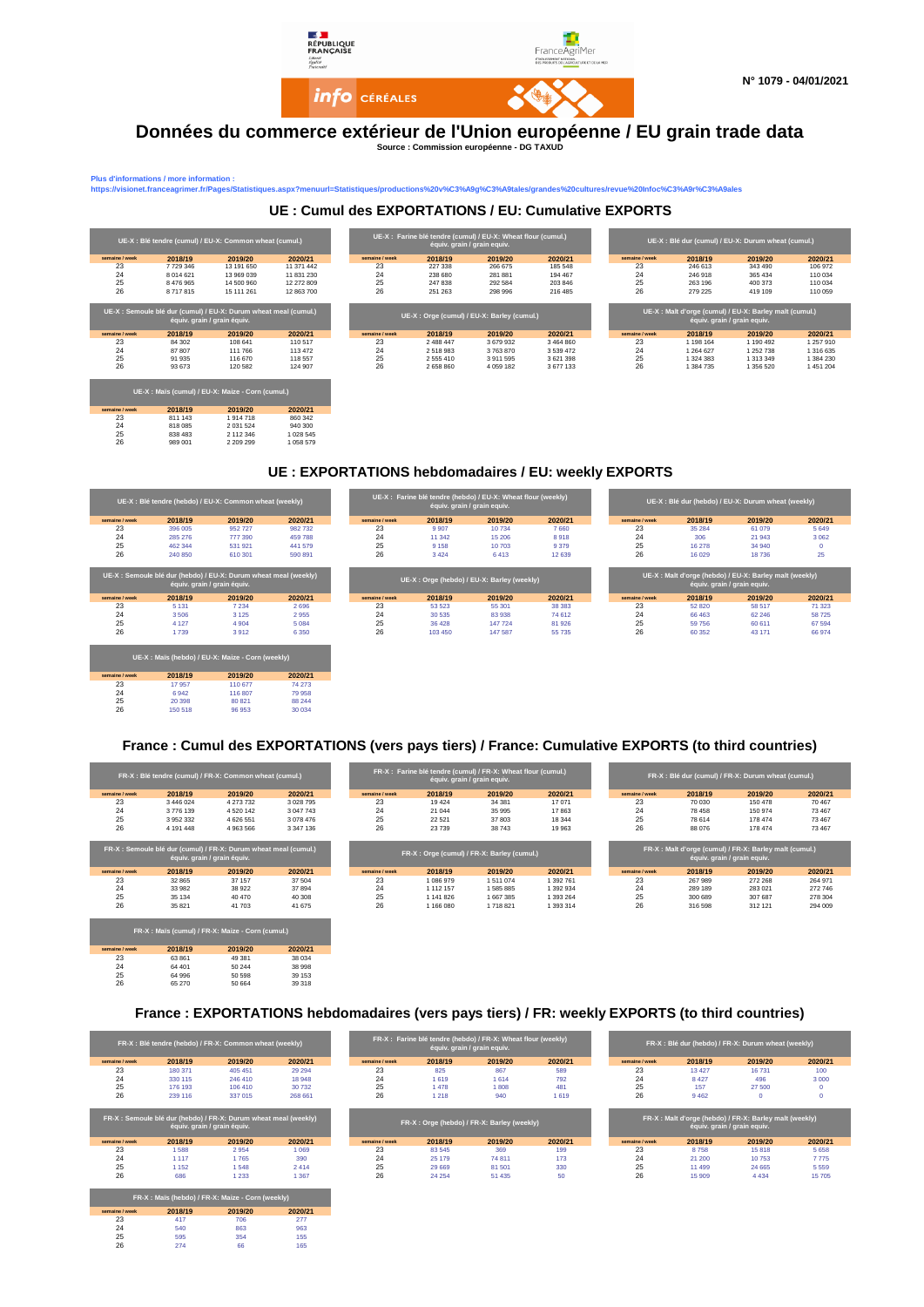## **Données du commerce extérieur de l'Union européenne / EU grain trade data**

Plus d'informations / more information :<br>https://visionet.franceagrimer.fr/Pages/Statistique

**Source : Commission européenne - DG TAXUD**



## **UE : Cumul des IMPORTATIONS / EU: Cumulative IMPORTS**

**https://visionet.franceagrimer.fr/Pages/Statistiques.aspx?menuurl=Statistiques/productions%20v%C3%A9g%C3%A9tales/grandes%20cultures/revue%20Infoc%C3%A9r%C3%A9ales**

## **UE : IMPORTATIONS hebdomadaires / EU: weekly IMPORTS**



#### **France : Cumul des IMPORTATIONS (depuis pays tiers)/ France: Cumulative IMPORTS (from third countries)**

| FR-M : Blé tendre (cumul) / FR-M: Common wheat (cumul.) |                                                                                                 |                                                   |         |                |                                            | FR-M: Farine blé tendre (cumul) / FR-M: Wheat flour (cumul.)<br>équiv. grain / grain equiv. |         |                | FR-M : Blé dur (cumul) / FR-M: Durum wheat (cumul.)    |                             |         |  |  |  |
|---------------------------------------------------------|-------------------------------------------------------------------------------------------------|---------------------------------------------------|---------|----------------|--------------------------------------------|---------------------------------------------------------------------------------------------|---------|----------------|--------------------------------------------------------|-----------------------------|---------|--|--|--|
| semaine / week                                          | 2018/19                                                                                         | 2019/20                                           | 2020/21 | semaine / week | 2018/19                                    | 2019/20                                                                                     | 2020/21 | semaine / week | 2018/19                                                | 2019/20                     | 2020/21 |  |  |  |
| 23                                                      | 2 3 8 3                                                                                         | 2511                                              | 843     | 23             | 3829                                       | 4 0 9 1                                                                                     | 3972    | 23             | 44                                                     | 128                         | 12 371  |  |  |  |
| 24                                                      | 2 3 8 3                                                                                         | 2951                                              | 1 0 2 1 | 24             | 3847                                       | 4 3 6 0                                                                                     | 4 2 8 9 | 24             | 44                                                     | 128                         | 12 371  |  |  |  |
| 25                                                      | 2 3 8 5                                                                                         | 2977                                              | 1 0 2 2 | 25             | 3979                                       | 4 4 7 5                                                                                     | 4 3 0 2 | 25             | 46                                                     | 128                         | 12 371  |  |  |  |
| 26                                                      | 2 3 8 6                                                                                         | 2977                                              | 1 0 2 2 | 26             | 4429                                       | 4810                                                                                        | 4625    | 26             | 46                                                     | 128                         | 12 371  |  |  |  |
|                                                         | FR-M : Semoule blé dur (cumul) / FR-M: Durum wheat meal (cumul.)<br>équiv. grain / grain équiv. |                                                   |         |                | FR-M: Orge (cumul) / FR-M: Barley (cumul.) |                                                                                             |         |                | FR-M: Malt d'orge (cumul) / FR-M: Barley malt (cumul.) | équiv. grain / grain equiv. |         |  |  |  |
| semaine / week                                          | 2018/19                                                                                         | 2019/20                                           | 2020/21 | semaine / week | 2018/19                                    | 2019/20                                                                                     | 2020/21 | semaine / week | 2018/19                                                | 2019/20                     | 2020/21 |  |  |  |
| 23                                                      |                                                                                                 | 39                                                | 189     | 23             | $\overline{2}$                             | 21                                                                                          | 48      | 23             |                                                        |                             | 13      |  |  |  |
| 24                                                      |                                                                                                 | 39                                                | 212     | 24             | $\overline{2}$                             | 21                                                                                          | 48      | 24             |                                                        |                             | 13      |  |  |  |
| 25                                                      |                                                                                                 | 39                                                | 235     | 25             | $\overline{2}$                             | 21                                                                                          | 48      | 25             | $\Omega$                                               | $\Omega$                    | 13      |  |  |  |
| 26                                                      |                                                                                                 | 42                                                | 253     | 26             | $\overline{2}$                             | 21                                                                                          | 48      | 26             | $\mathbf 0$                                            | $\Omega$                    | 13      |  |  |  |
|                                                         |                                                                                                 | FR-M : Maïs (cumul) / FR-M: Maize - Corn (cumul.) |         |                |                                            | FR-M: Sorgho (cumul) / FR-M: Sorghum (cumul.)                                               |         |                |                                                        |                             |         |  |  |  |
| semaine / week                                          | 2018/19                                                                                         | 2019/20                                           | 2020/21 | semaine / week | 2018/19                                    | 2019/20                                                                                     | 2020/21 |                |                                                        |                             |         |  |  |  |
| 23                                                      | 34 389                                                                                          | 9 2 9 6                                           | 4799    | 23             | $\mathfrak{p}$                             |                                                                                             |         |                |                                                        |                             |         |  |  |  |
| 24                                                      | 34 4 31                                                                                         | 9 2 9 7                                           | 4799    | 24             | $\overline{2}$                             |                                                                                             |         |                |                                                        |                             |         |  |  |  |
| 25                                                      | 34 446                                                                                          | 9322                                              | 4799    | 25             | $\overline{2}$                             |                                                                                             |         |                |                                                        |                             |         |  |  |  |
| 26                                                      | 34 501                                                                                          | 9327                                              | 4 8 0 5 | 26             | 3                                          | $\overline{\phantom{a}}$                                                                    |         |                |                                                        |                             |         |  |  |  |

## **France : IMPORTATIONS hebdomadaires (depuis pays tiers) / FR: weekly IMPORTS (from third countries)**

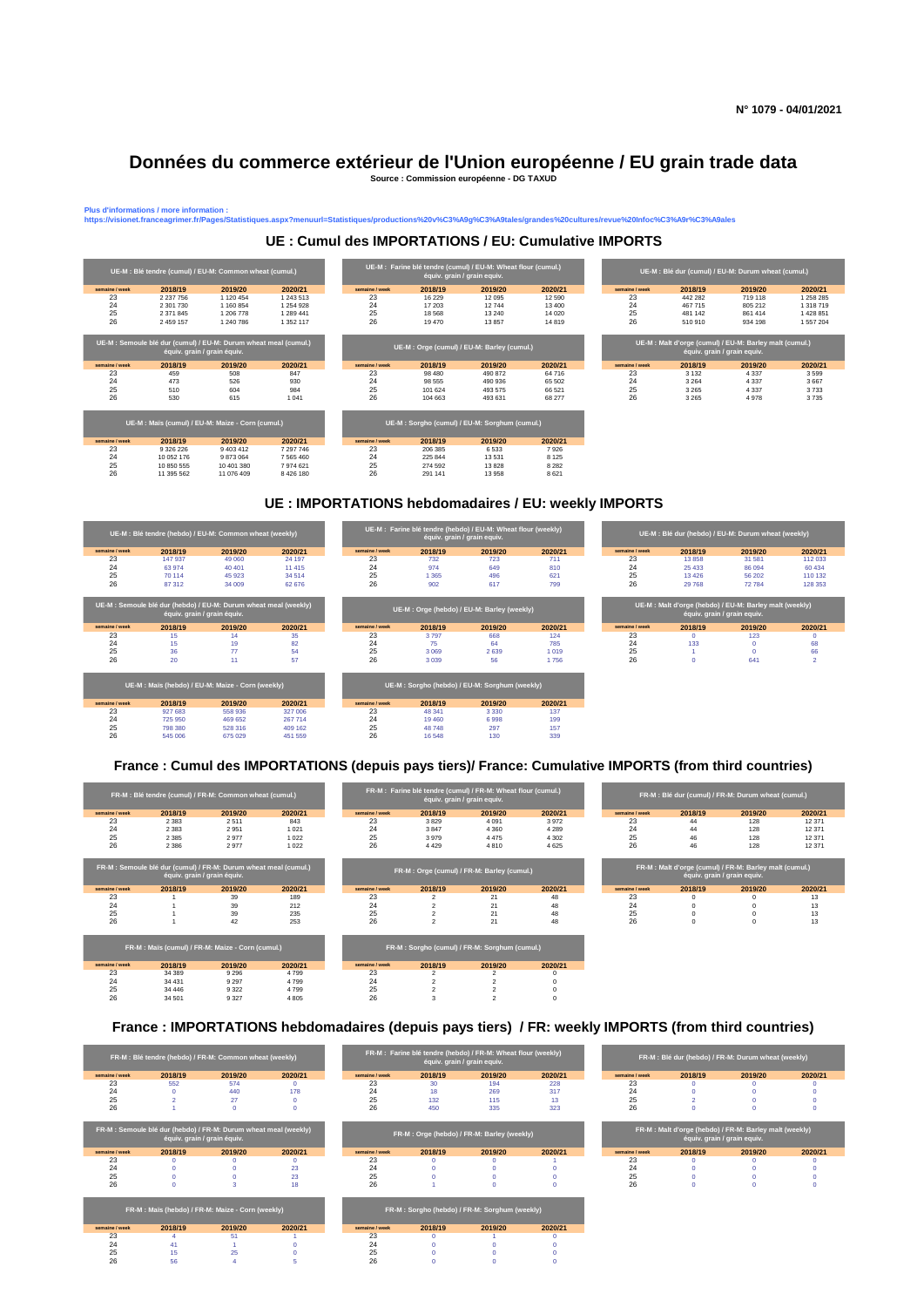## **Données du commerce extérieur de l'UE (+UK) en céréales / UE (+UK) grain trade data**

Source: Commission européenne, DG TAXUD / European Commission, DG TAXUD Unité : tonnes / Unit: tons

# **IMPORTATIONS DE "PRODUITS DE SUBSTITUTION DES CEREALES" (PSC)**

|                      | Résidus d'amidonnerie /   |                        | Drèches de brasserie et                              | <b>Pulpes d'agrumes / Citrus</b> |                    |
|----------------------|---------------------------|------------------------|------------------------------------------------------|----------------------------------|--------------------|
|                      | <b>Residues of starch</b> | Corn gluten feed (CGF) | de distillerie / Brewing<br>and distilling dregs and | pulp residues                    | <b>TOTAL</b>       |
|                      | manufacture               | 2309 90 20             | waste                                                | 2308 00 40                       |                    |
|                      | 2303 10 19                |                        | 2303 30 00                                           | TARIC_ext 10                     |                    |
| semaine /<br>week    |                           |                        | 2019/20                                              |                                  |                    |
| 1                    |                           |                        |                                                      |                                  |                    |
| 2                    | 164                       | 4673                   | 18 5 95                                              | $\pmb{0}$                        | 23 4 31            |
| 3<br>4               | 165<br>312                | 4673<br>4689           | 20 839<br>23 4 26                                    | $\pmb{0}$<br>$\pmb{0}$           | 25 677<br>28 4 27  |
| 5                    | 438                       | 4739                   | 24 264                                               | $\pmb{0}$                        | 29 441             |
| 6                    | 490                       | 4740                   | 29 706                                               | $\pmb{0}$                        | 34 935             |
| 7                    |                           |                        |                                                      |                                  |                    |
| 8<br>9               | 954                       | 41 012                 | 99 4 95                                              | 0                                | 141 461            |
| 10                   | 1 1 2 3                   | 110 028                | 119 867                                              | $\pmb{0}$                        | 231 019            |
| 11                   | 1 2 2 5                   | 110 081                | 124 266                                              | $\pmb{0}$                        | 235 573            |
| 12                   | 1 3 5 6                   | 110 082                | 139 196                                              | $\pmb{0}$                        | 250 634            |
| 13<br>14             | 1478<br>1612              | 110 082<br>110 219     | 141 486<br>173 286                                   | $\pmb{0}$<br>$\pmb{0}$           | 253 045<br>285 116 |
| 15                   | 1713                      | 110 255                | 176 017                                              | $\pmb{0}$                        | 287 985            |
| 16                   | 1889                      | 110 356                | 177 330                                              | $\pmb{0}$                        | 289 575            |
| 17                   | 2 0 3 4                   | 129 141                | 195 988                                              | $\pmb{0}$                        | 327 163            |
| 18                   | 7586                      | 129 195                | 196 497                                              | $\pmb{0}$                        | 333 277            |
| 19<br>20             | 8724<br>8806              | 151 583<br>160 383     | 207 147<br>208 184                                   | $\pmb{0}$<br>$\pmb{0}$           | 367 454<br>377 373 |
| 21                   | 8 9 0 4                   | 167 743                | 262 329                                              | $\pmb{0}$                        | 438 976            |
| 22                   | 9 0 0 0                   | 167 767                | 263 813                                              | $\pmb{0}$                        | 440 579            |
| 23                   | 9080                      | 167 794                | 266 428                                              | $\pmb{0}$                        | 443 302            |
| 24<br>25             | 9 0 8 0<br>9 3 2 5        | 167819<br>184 491      | 266 907<br>278 826                                   | $\pmb{0}$<br>$\pmb{0}$           | 443 806<br>472 641 |
| 26                   |                           |                        |                                                      |                                  |                    |
| 27                   |                           |                        |                                                      |                                  |                    |
| 28                   |                           |                        |                                                      |                                  |                    |
| 29<br>30             | 9502                      | 201 023                | 308 308                                              | 0<br>$\pmb{0}$                   | 518833             |
| 31                   | 9648<br>9718              | 201 026<br>201 027     | 363 130<br>366 526                                   | $\pmb{0}$                        | 573 804<br>577 271 |
| 32                   | 9827                      | 222 369                | 377 465                                              | $\pmb{0}$                        | 609 661            |
| 33                   | 9868                      | 222 397                | 383 402                                              | $\pmb{0}$                        | 615 667            |
| 34                   | 9963                      | 228 391                | 402 169                                              | $\pmb{0}$                        | 640 522            |
| 35<br>36             | 10 210<br>10 285          | 228 437<br>228 433     | 404 872<br>428 196                                   | $\pmb{0}$<br>$\pmb{0}$           | 643 519<br>666 914 |
| 37                   | 10 359                    | 228 438                | 430 033                                              | $\pmb{0}$                        | 668 830            |
| 38                   | 10 456                    | 239 061                | 447 963                                              | $\pmb{0}$                        | 697 480            |
| 39                   | 10700                     | 239 061                | 450 789                                              | $\pmb{0}$                        | 700 550            |
| 40                   | 10770                     | 239 061                | 481 313                                              | $\pmb{0}$                        | 731 144            |
| 41<br>42             | 10 903<br>10 986          | 249 418<br>249 421     | 502 589<br>503 189                                   | $\pmb{0}$<br>$\pmb{0}$           | 762 910<br>763 596 |
| 43                   | 11 080                    | 265 497                | 518 095                                              | $\pmb{0}$                        | 794 672            |
| 44                   | 11 170                    | 265 511                | 520 166                                              | $\pmb{0}$                        | 796 848            |
| 45                   | 11 188                    | 265 511                | 523 292                                              | $\pmb{0}$                        | 799 992            |
| 46<br>47             | 11 238<br>11 329          | 276 101<br>276 101     | 552 133<br>556 987                                   | 0<br>$\pmb{0}$                   | 839 473<br>844 417 |
| 48                   | 11 417                    | 276 105                | 561 434                                              | $\mathbf 0$                      | 848 956            |
| 49                   | 11 442                    | 276 105                | 564 350                                              | $\mathbf 0$                      | 851 896            |
| 50                   | 11 477                    | 298 133                | 574 138                                              | $\pmb{0}$                        | 883748             |
| 51<br>52             | 11 486<br>11 545          | 312 209<br>312 297     | 574 767<br>576 721                                   | $\mathbf 0$<br>$\pmb{0}$         | 898 462<br>900 563 |
| 53                   | 11 556                    | 331 809                | 591 704                                              | 0                                | 935 069            |
| semaine /            |                           |                        | 2020/21                                              |                                  |                    |
| week<br>$\mathbf{1}$ |                           |                        |                                                      |                                  |                    |
| 2                    | 25                        | $\pmb{0}$              | 3 3 0 4                                              | 0                                | 3 3 3 0            |
| 3                    |                           |                        |                                                      |                                  |                    |
| 4                    |                           |                        |                                                      |                                  |                    |
| 5                    | 61                        | 88                     | 8 2 8 6                                              | 0                                | 8 4 3 5            |
| 6<br>7               | 67                        | 143                    | 37917                                                | $\pmb{0}$                        | 38 127             |
| 8                    |                           |                        |                                                      |                                  |                    |
| 9                    | 392                       | 225                    | 86704                                                | 0                                | 87 321             |
| 10                   | 434                       | 50 394                 | 113 961                                              | $\pmb{0}$                        | 164789             |
| 11<br>12             | 434<br>524                | 50 063<br>50 123       | 114 573<br>116 456                                   | $\pmb{0}$<br>0                   | 165 070<br>167 102 |
| 13                   | 532                       | 50 123                 | 122 543                                              | 0                                | 173 198            |
| 14                   |                           |                        |                                                      |                                  |                    |
| 15                   | 553                       | 76 655                 | 151 479                                              | $\pmb{0}$                        | 228 687            |
| 16                   |                           |                        |                                                      |                                  |                    |
| 17<br>18             | 693                       | 93 806                 | 218 145                                              | 48 339                           | 360 983            |
| 19                   | 1922                      | 93 825                 | 241 415                                              | 52 071                           | 389 233            |
| 20                   | 1994                      | 98 877                 | 250 736                                              | 54 008                           | 405 615            |
| 21                   | 2 1 9 6                   | 98 893                 | 251 479                                              | 0                                | 352 569            |
| 22<br>23             | 2 2 6 9<br>2 3 6 6        | 98 901<br>98 901       | 251 721<br>254 489                                   | $\pmb{0}$<br>0                   | 352 891<br>355 756 |
| 24                   | 2660                      | 119 363                | 265 529                                              | 0                                | 387 553            |
| 25                   | 2692                      | 119 364                | 271 194                                              | $\pmb{0}$                        | 393 250            |
| 26                   | 2710                      | 119 364                | 288 590                                              | 0                                | 410 664            |

UE+UK : IMPORTATIONS hebdomadaires / EU+UK: weekly IMPORTS